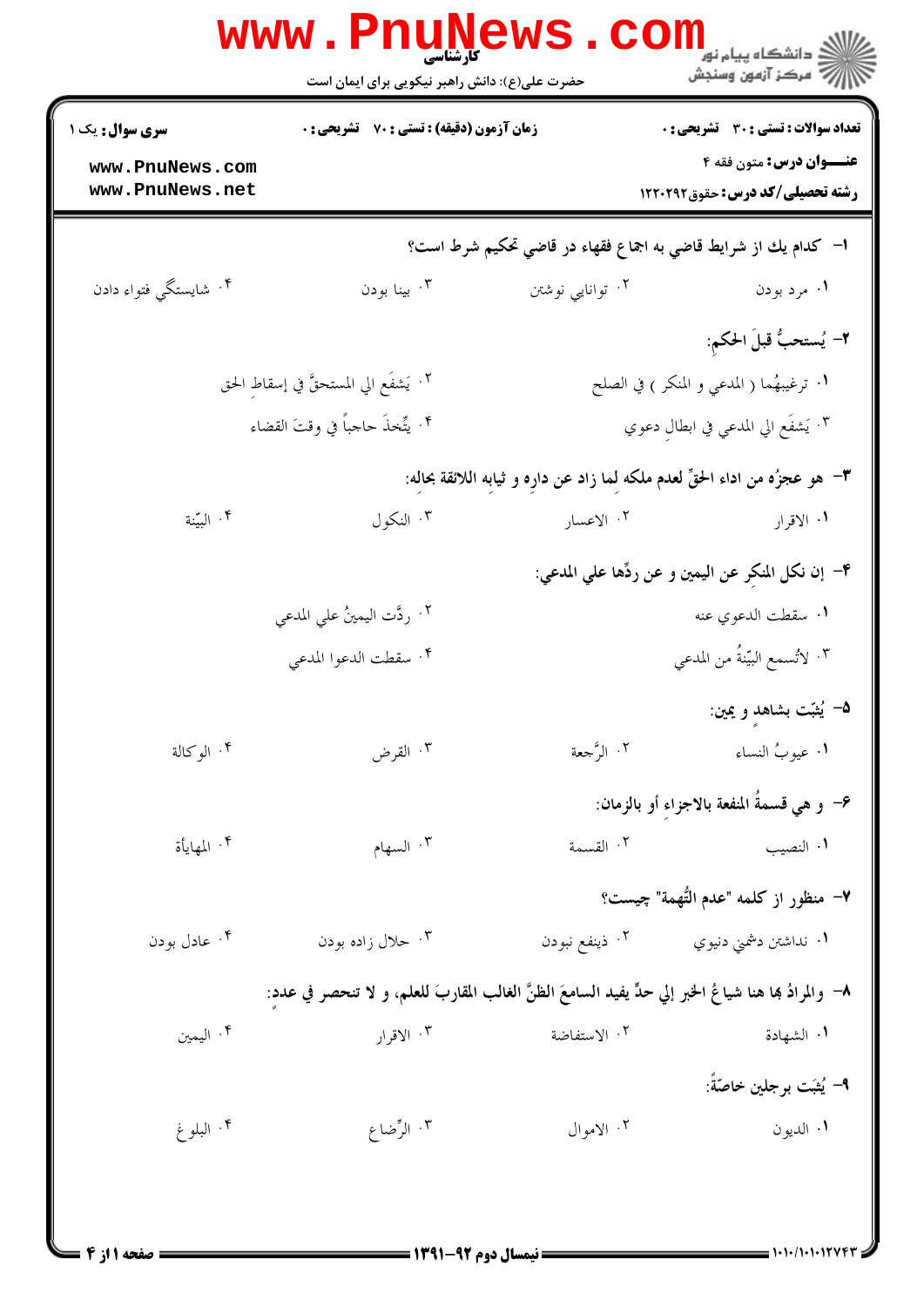| ر دانشڪاه پيام نور <mark>−</mark><br>ر <i>ا</i> =<br>رکز آزمون وسنجش    |                    | حضرت علی(ع): دانش راهبر نیکویی برای ایمان است                         |                                    |
|-------------------------------------------------------------------------|--------------------|-----------------------------------------------------------------------|------------------------------------|
| <b>تعداد سوالات : تستی : 30 ٪ تشریحی : 0</b><br>عنــوان درس: متون فقه ۴ |                    | زمان آزمون (دقیقه) : تستی : 70 ٪ تشریحی : 0<br><b>سری سوال : ۱ یک</b> |                                    |
| <b>رشته تحصیلی/کد درس:</b> حقوق122021                                   |                    |                                                                       | www.PnuNews.com<br>www.PnuNews.net |
| -۱- موضوع شهادت بر شهادت کدام است؟                                      |                    |                                                                       |                                    |
| ۰۱ تمام حقوق الناس                                                      |                    | ٢. حق الله محض                                                        |                                    |
| ۰۳ حقوق مشترك ميان خدا و مردم                                           |                    | ۴. منحصراً حقوق مالي                                                  |                                    |
| 11– و هو حلُّ المريض مع عدم احتماله الضربَ المتكرّرَ متتالياً:          |                    |                                                                       |                                    |
| ١. الجَلد من ١٠ ١ الضغث                                                 |                    | ۰۳ جزٌ الرأس                                                          | ۰۴ التغريب                         |
| 1۲– و لو حَمَلت المرأةُ و لا بعلَ لها و لم يُعلَم وجهه:                 |                    |                                                                       |                                    |
| <b>۱.   لم تُحدَّ الَّا أن تُقرَّ اربعاً بالزنا</b>                     |                    | ٢. يُقيم الحاكمُ الحدَّ                                               |                                    |
| ۴. تُجلَد اشدَّ الجلد                                                   |                    | ۴. لم تحدُّ حتي تضعَ الحملَ                                           |                                    |
| 1۳– حدُّ القيادة:                                                       |                    |                                                                       |                                    |
| ١. مائةُ جلدةِ                                                          | ٢. ثمانونَ جلدةً   | ٠٣ خمسٌ و سبعون جلدةً                                                 | ۰۴ تسعةٍ و تسعين حلدةً             |
| 1۴– هو الرَّميُ بالزنا أو اللواط:                                       |                    |                                                                       |                                    |
| ١. القذف                                                                | ٠٢ القيادة         | ۰۳ الزنا                                                              | ۰۴ الشُّرب                         |
| 1۵– يسقُطُ الحدُّ (القذف):                                              |                    |                                                                       |                                    |
| ٠١ بتصديق القاذف                                                        | ٠٢ بحلف المقذوف    | ۰۳ بعفو الحاکم                                                        | ۰۴ البيّنة                         |
| 1۶– سابٌ النّبي (ص) أو أحد الائمة:                                      |                    |                                                                       |                                    |
| ۰۱ يُقتل                                                                | ۰۲ يعزَّر          | ۰۳ يُجلد                                                              | ۰۴ يُشهَّر                         |
| 17– و لو تاب الشاربُ قبل قيام البيّنة عليه:                             |                    |                                                                       |                                    |
| <b>۱.</b> يَتخيَّر الامام                                               | ٢. سقَط الحدُّ عنه | ۰۳ لا يسقُط الحدّ                                                     | ۴. يُحدُّ                          |
| 1۸– حداقل ارزش مال، براي ثبوت حدّ سرقت چقدر است؟                        |                    |                                                                       |                                    |
| ۰۱ ربع دينار                                                            | ۰۲ يك دينار        | ۰۳ چهار دينار                                                         | ۰۴ ده دينار                        |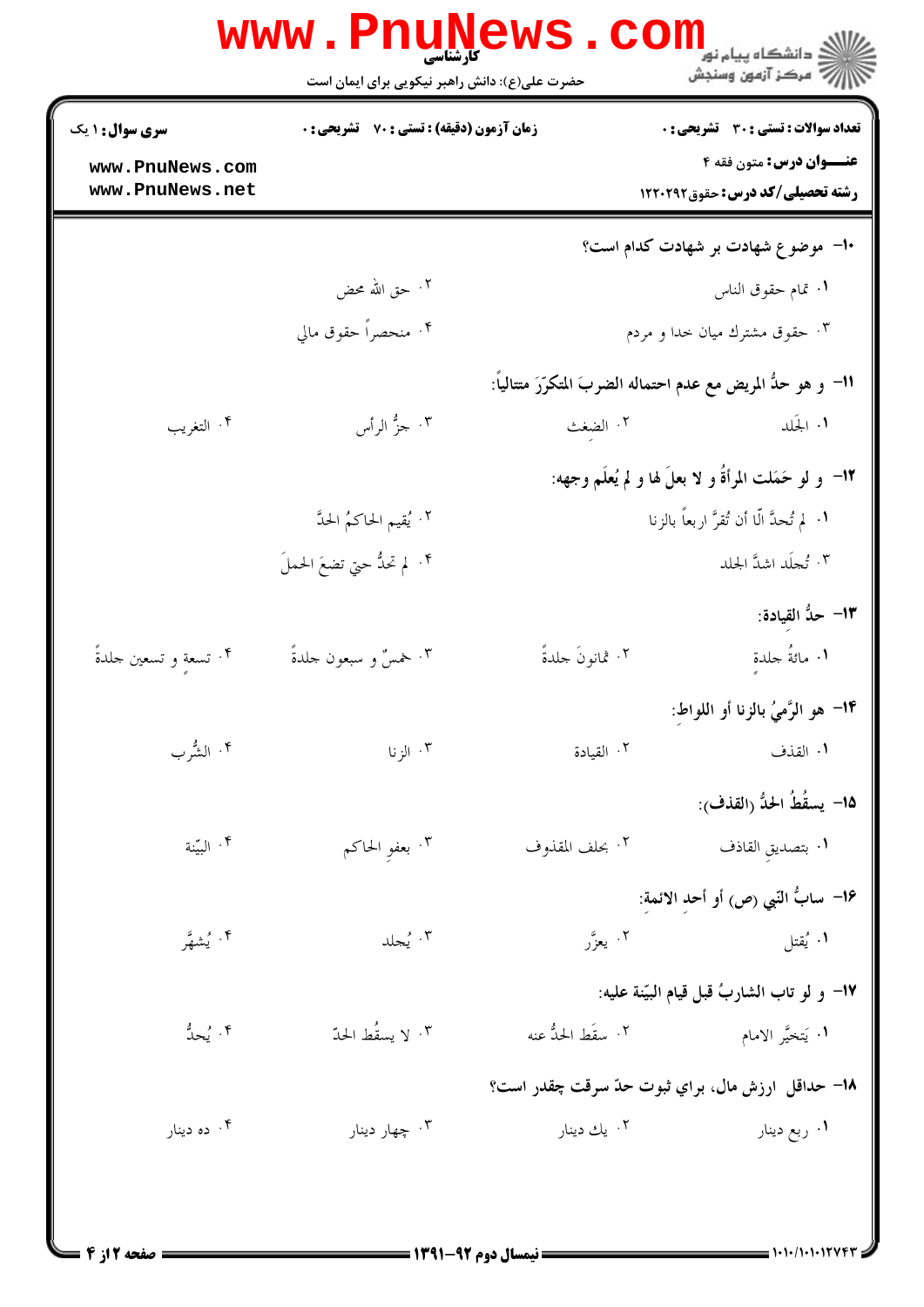|                                                              | <b>www.PnuNews</b><br>حضرت علی(ع): دانش راهبر نیکویی برای ایمان است                                |                                                            | ڪ دانشڪاه پيا <sub>م</sub> نور<br><mark>√</mark> مرڪز آزمون وسنڊش                                                       |  |
|--------------------------------------------------------------|----------------------------------------------------------------------------------------------------|------------------------------------------------------------|-------------------------------------------------------------------------------------------------------------------------|--|
| <b>سری سوال : ۱ یک</b><br>www.PnuNews.com<br>www.PnuNews.net | <b>زمان آزمون (دقیقه) : تستی : 70 قشریحی : 0</b>                                                   |                                                            | <b>تعداد سوالات : تستی : 30 ٪ تشریحی : 0</b><br><b>عنــوان درس:</b> متون فقه ۴<br><b>رشته تحصیلی/کد درس:</b> حقوق122021 |  |
|                                                              | 1۹–  هي تجريدُ السِّلاح برّاً أو بحراً، ليلاً أو فماراً لإخافة الناس في مصرٍ و غيره:               |                                                            |                                                                                                                         |  |
| ۰۴ الرَّدء                                                   | ۰۳ الطليع                                                                                          | ۰۲ المحاربة                                                | ۰۱ الارتداد                                                                                                             |  |
|                                                              |                                                                                                    |                                                            | ٢٠– المرتدُّ إن كان ارتدادُه عن فطرة الاسلام:                                                                           |  |
|                                                              | ٠٢ يُستتاب فإن تاب و إلا قُتل                                                                      |                                                            | ۰۱ يُقتل و لا تُقبَل توبتُه                                                                                             |  |
|                                                              | ۰۴ يُنفي عن بلده                                                                                   |                                                            | ۰۳ لا يُقتل بل يُحبَس دائماً                                                                                            |  |
|                                                              |                                                                                                    |                                                            | <b>٢١</b> – و لو اَكره الصبيُّ غير المميِّز أو المجنونَ:                                                                |  |
|                                                              | ۰۲ فالقصاصُ علي مُكرِههما                                                                          |                                                            | ٠١ فالقصاصُ على وليهما                                                                                                  |  |
|                                                              | ۰۴ فلا قصاصَ في النفس                                                                              |                                                            | ٠٣ فالقصاصُ علي المباشر                                                                                                 |  |
|                                                              |                                                                                                    |                                                            | ٢٢- ادله اثبات قتل كدام هستند؟                                                                                          |  |
|                                                              | ۰۲ علم قاضي، شهادت دو نفر عادل, قسامه                                                              |                                                            | ۰۱ علم قاضي، شهادت دو مرد عادل, قسامه                                                                                   |  |
|                                                              | ۴ . یك بار اقرار، شهادت دو مرد عادل، قسامه                                                         | ۰۳ دو بار اقرار، شهادت دو نفر عادل، قسامه                  |                                                                                                                         |  |
|                                                              |                                                                                                    |                                                            | ٢٣- و يشت القصاصُ في:                                                                                                   |  |
| ۰۴ كسر العظام                                                | ۰۳ الحارصة                                                                                         | ۰۲ منقٌلة                                                  | ١. الهاشمة                                                                                                              |  |
|                                                              | ۲۴– اگر شخصي به طرف حيواني تير بياندازد و آن تير به انساني برخورد کند، چه جنايتي اتفاق افتاده است؟ |                                                            |                                                                                                                         |  |
| ۰۴ خطاي شبيه عمد                                             | ۰۳ عمد شبیه خطا                                                                                    | ۰۲ عمد                                                     | ۰۱ خطاي محض                                                                                                             |  |
|                                                              |                                                                                                    | ۲۵– در مورد ضمان پزشك كدام گزينه صحيح است؟                 |                                                                                                                         |  |
|                                                              |                                                                                                    | ٠١ اصل ضمان است ولي ضمان با اذن بيمار ساقط مي شود.         |                                                                                                                         |  |
|                                                              |                                                                                                    | ٢. اصل ضمان است ولي ضمان با ابراء بيمار ساقط مي شود.       |                                                                                                                         |  |
|                                                              |                                                                                                    | ۰۳ اصل ضمان است و با اذن و ابراء بيمار ضمان ساقط نمي شود.  |                                                                                                                         |  |
|                                                              |                                                                                                    | ۰۴ اصل ضمان است ولي با اذن و ابراء بيمار ضمان ساقط مي شود. |                                                                                                                         |  |
|                                                              |                                                                                                    |                                                            |                                                                                                                         |  |
|                                                              |                                                                                                    |                                                            |                                                                                                                         |  |